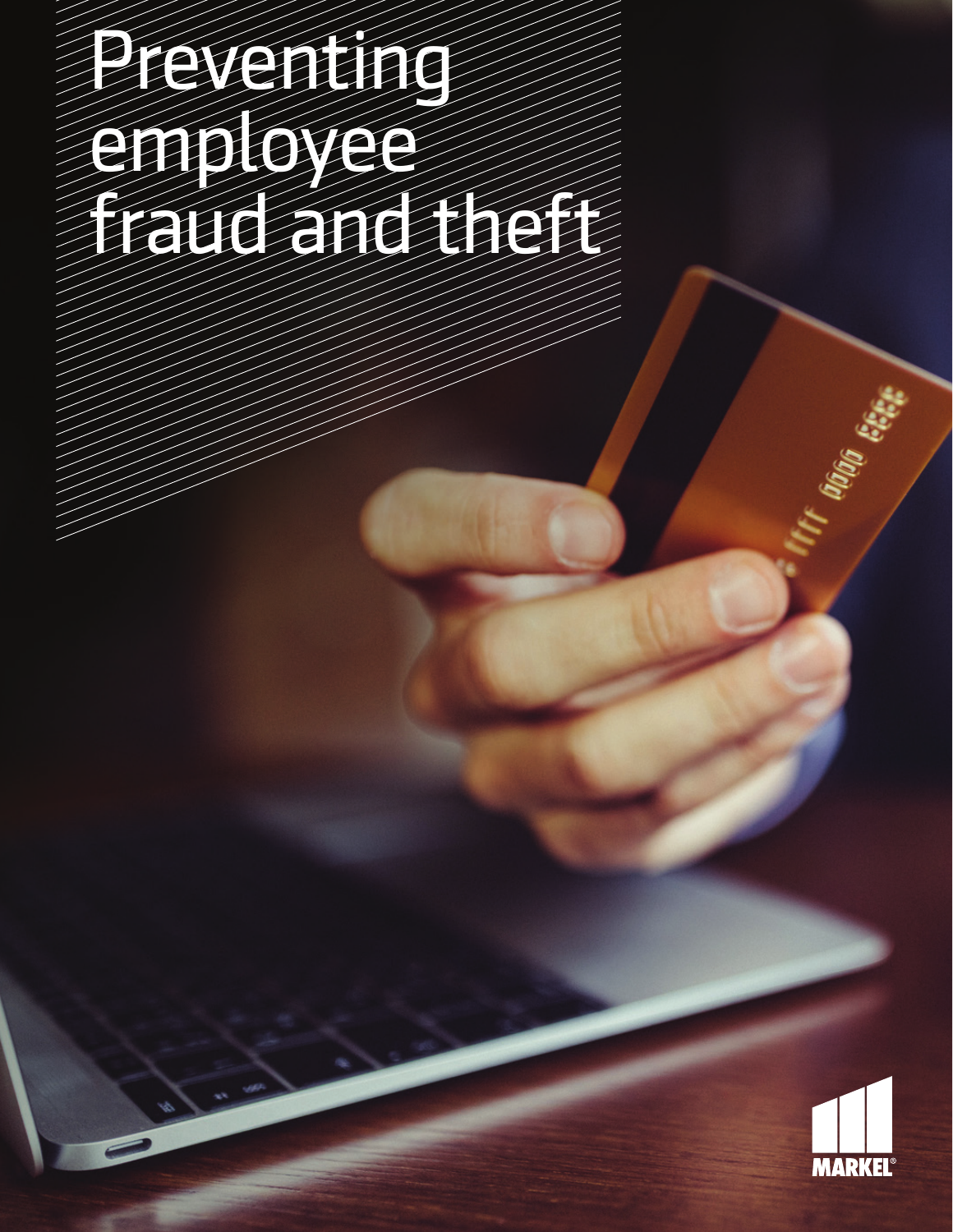# **Preventing employee fraud and theft**

# **Yes, it CAN happen to you**

No one wants to think that their employees are going to defraud their organization of valued resources but it happens all too often. Many perceive that employee embezzlement only happens to a small minority of organizations and then only to those with vast resources that have enough money to afford the loss but actually one out of three business failures are as a result of employee theft according to the U.S. Chamber of Commerce. Most cases of misappropriation of funds involves a trusted employee who takes money from an unsuspecting organization. Honest, hardworking organizational leaders have been deceived and lost tens and even hundreds of thousands of dollars. The leader's mistake was that they trusted too much. If you think it can't happen to you and your organization, then your organization is probably very vulnerable. So no matter the size of your organization, you should be vigilant about employee theft and take some steps to prevent it.

Employee theft and fraud can happen in many ways:

- Stealing from petty cash funds
- Using a business credit card for personal purchases
- Changing deposit statements
- Writing a business check for personal expenses
- Applying for a business credit card for themselves
- Inaccurately recording cash transactions or payments and taking them
- Creating fake invoices and rerouting the payments
- Creating bogus customers, vendors or transactions
- Creating a forged bank account in the name of the organization and redirecting disbursements to it
- Having the mail, bills, or payments sent to a different address
- And more … (these are just a few examples)



## **How do you know it's happening to your organization?**

It's a good practice to proactively be on the lookout for employee theft. You can do this by looking for warning signs in individual employee actions and the financial documents you regularly receive. Some of the employee actions that should raise your suspicions and give you cause to look further into what they are doing include:

- Someone refusing to take time off or vacations
- Someone working unusual, late or excessive hours
- Someone that has close relationships with accounting employees or cash-handling employees
- Someone that "selflessly" takes on more "duties" often financial duties
- Someone with a lifestyle well above their salary level
- Someone that insists on handling routine clerical tasks below their position (a manager for instance)
- A lack of separation between different office responsibilities
- Someone with drug and alcohol abuse issues
- Someone with evidence of persistent borrowing, bad check writing, or compulsive gambling

You can also look into bookkeeping and financial reports for some financial signs that things may not be right. Some of these signs can include:

- A considerable petty cash fund
- Inconsistencies or gaps in accounting information
- Missing paperwork, invoices, or distributions
- Discrepancies between reports and bank statements
- Overdue accounts payable notices from contractors, vendors, etc.
- Lack of invoices, receipts, or purchase orders for supplies
- Unsolved shortages of supplies, stamps, or petty cash
- Curious patterns in bank deposit statements

There are many opportunities for employee theft within most any organization so it's far better to be proactive in your business practices than to deal with the unfortunate consequences of theft. As is often said, "An ounce of prevention … is in all likelihood worth several pounds of cure." There are many things your organization can do to help lessen this risk. Review your current business practices against these (as best fits your organization) to insure you have policies and procedures in place to guard against theft.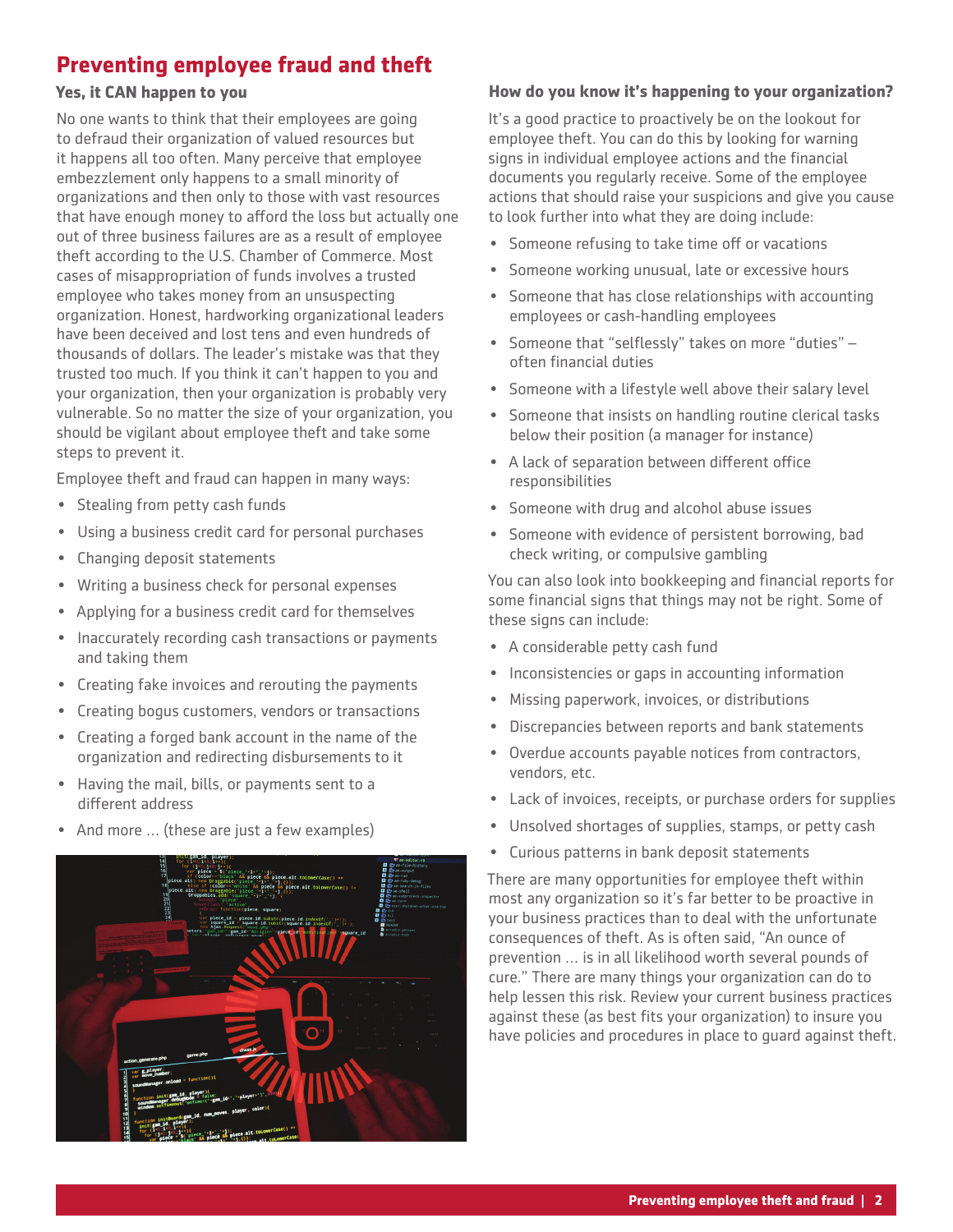# **Steps you can take**

#### **Foster a positive work environment**

A work environment where employees feel valued may cause them to think twice before engaging in dishonest work practices.

#### **Create an atmosphere of zero tolerance**

Create a code of conduct echoed by senior management that makes it clear that that fraudulent activity is not tolerated. Further heighten anti-theft awareness by implementing policies and procedures for all financial functions to prevent and deter employee theft. Communicate them regularly and enforce them with no exceptions. This practice of prevention is one of the most cost effective measures you can take and is significantly less expensive than trying to recoup employee theft losses.

## **Good hiring practices**

Preventing employee theft starts with making smart hiring decisions and not to hire employees who have stolen previously. To do this, take ample time to conduct as many of the following checks as you can.

#### Screen potential employees

Generally speaking, avoid nepotism and do not hire the friends or relatives of your employees. Make sure that your job applicants aren't related to your staff before you hire them. This may undo checks and balances you have in place by allowing related employees too much access to your business assets.

## Conduct background checks

Before hiring anyone, you should find out as much as you can about your candidate by conducting a background check. By doing this you can find out about their previous work experience, criminal history, and credit information. Be sure to use a reputable company to perform this service for you, usually at a nominal fee.

To do this, you must first receive the job candidate's written consent before obtaining certain information. Federal and state laws, including the Fair Credit Reporting Act, govern the collecting and use of information for pre-employment hiring decisions. You need to receive a signed authorization and release form from a job candidate to do a background check. You can usually get these forms from the company doing the background checks.

# Drug Screening

Since people who are frequent drug users are often more disposed to fraud and theft, many organizations complete drug screening for job candidates and existing employees.



Check as many of the following as possible:

### **• Contact the references**

Many employers don't follow up with the references the job candidates provide. Many think that the applicant wouldn't provide a bad reference. Some candidates may list a respectable-sounding reference thinking you won't call them. And many incorrectly assume that the reference(s) they provide will provide a good reference. By calling the references, you have an opportunity to have a conversation about the candidate and learn more about them such as work ethic, personal opinion, their honesty, and trustworthiness along with their perceived strengths and weaknesses. Often checking references will provide you with a good initial "picture" of your potential employee.

**• Verify the information the job candidate provided** Your background check vendor can verify employment history along with education and any licensure indicated on the job candidate's employment application. It is not unusual for a candidate to "embellish" one of these or even claim they have possession of a certificate or license when actually one may have been rescinded due to a disciplinary action.

It also may be a good idea to contact past employers yourself. Most won't do more than verify your candidate's dates of employment and job position but you can often identify their opinion of the employee by the tone in their voice. You may also want to ask the previous employer if your candidate would be eligible to be rehired.

#### **• Criminal History**

Again, your background check vendor can look to find any criminal conviction records. There are a number of databases they can search to provide you with this information. Consult with your background check vendor to determine which data bases you want searched and how much information you will need based on the position being filled. These searches generally look for criminal convictions in federal, state and county records and can go back as many as 5 to 7 years to any of the applicant's previous county of residence and county of employment (if different).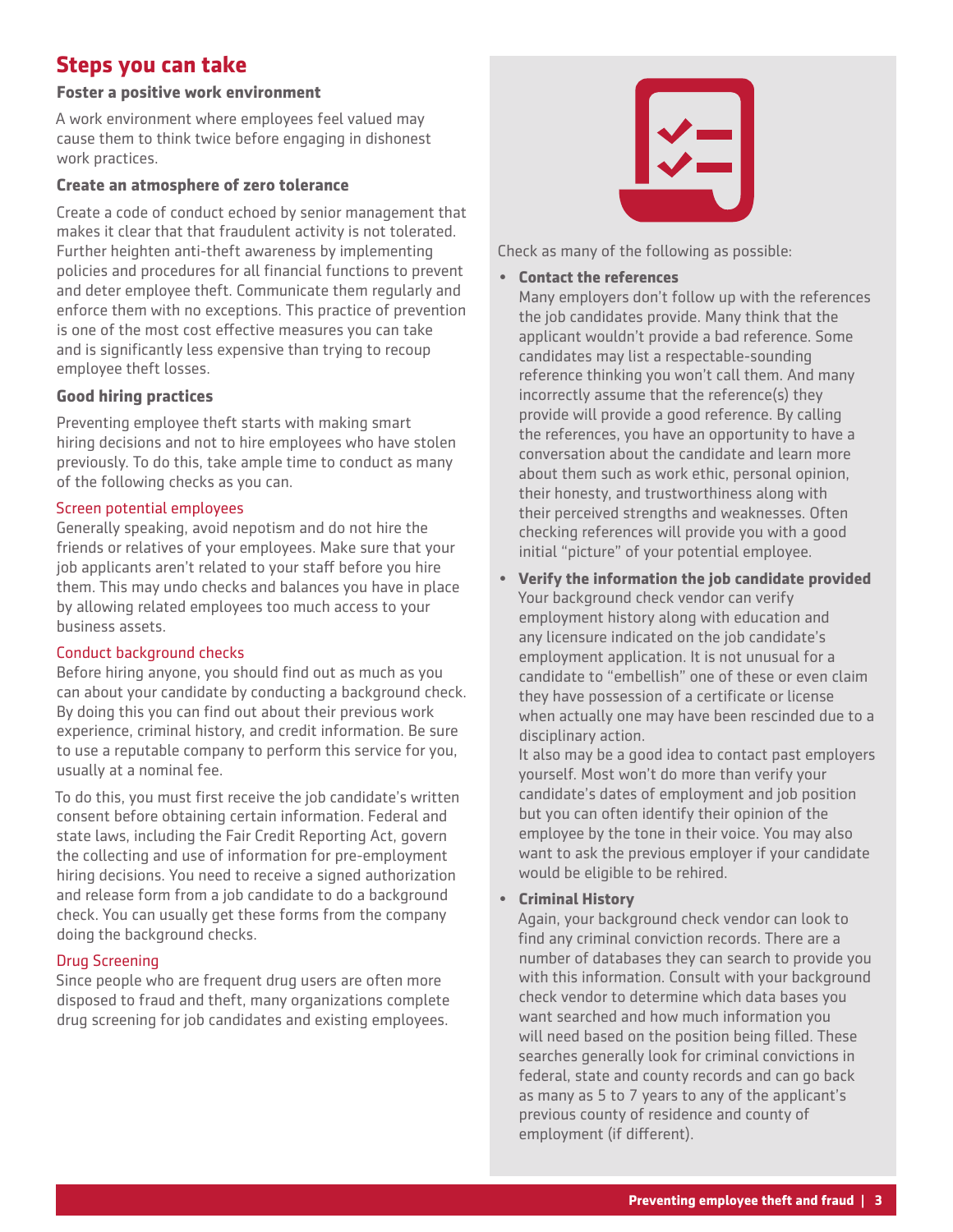# **Prevention strategies**

The old saying that the person most likely to embezzle from your organization is a long-term accounting employee or a trusted colleague still holds true. The absence of opportunity can turn into trust in the workplace. All managers should let employees, supervisors and even executives know that all managers are tasked with seeking out any information regarding internal theft. Employees who believe they will be caught participating in theft and financial abuse may be less inclined to commit it. Increasing employees' belief that they will be caught may be your best theft prevention method. When supervision is lax, theft and fraud are more apt to occur. However, if you do let your employees know you have internal controls to quickly identify theft, then you greatly reduce your chances of eliminating employee theft.

## **Have proactive programs in place**

Taking a proactive approach towards reducing employee fraud can be a most effective way to prevent internal theft. Some efforts will have minimal cost while others may require more of an investment, even though most of these deception prevention efforts will have a positive return on your investment. Other things you can do include:

#### Keep an eye on daily activities

There are a number of ways to keep an eye on daily activities:

- Have fingerprint readers to log into financial computers
- Use computer user tracking software
- Routinely back up computer records (at least daily)
- Do not allow the same employee who creates the financial records to back them up
- Make sure that you have all of the passwords to all of your computer systems
- Make sure no one can change any of these passwords and effectually lock you out

## Employee education

Every proactive program should have a system in place to educate all levels of employees about financial fraud and embezzlement prevention. This can take on many forms and be included during new hire orientation, during regular department meetings, bulletin board postings and other routinely used communications methods. The objective is to have everyone be observant. The education should be positively focused and emphasize the organizations emphasis in legally

#### Create a separation of duties

Separate all of the functions related to bookkeeping and finances whenever possible:

- Run all receipts and disbursements through a checking account
	- ° Put any money that comes into your organization into checking accounts, and
	- ° Take any money that leaves your organization out of a checking account (This provides records of monies coming in and going out that cannot be altered because it is controlled by the bank.)
	- ° Have the bank account(s) reconciled at least monthly
- Have different employees assigned to receive checks and others to enter them into the accounting system.
- The person(s) who process checks should not be authorized to sign checks or to make electronic payments.
- Always use pre-numbered checks and require that amounts and payees be manually entered.
- Keep blank checks locked with restricted access.
- Have someone assigned to regularly (but unpredictably) review bank statements, cancelled checks and other statements such as company credit cards. Many perpetrators know when audits are coming and can alter or misplace records. Surprise checks can provide a significant deterrent.
- Books kept by one person should be reconciled by another staff member.
- Adopt a policy of escalating approval for expenses.
- To ensure there are no abnormalities, review online banking transactions frequently.
- Audit your books regularly. Use an unrelated third party to review your accounts and books on a regular basis. This can include spot checks and full reviews.

#### Require employees to take their vacation days and time off

An employee that refuses to let someone else do their job should raise some suspicions. All employees should be required to use their time off to refresh and renew. When they are off you have an opportunity to check what they have been doing to ensure accurate recordkeeping and to certify what they are doing is in accordance with your organizations policies and procedures.